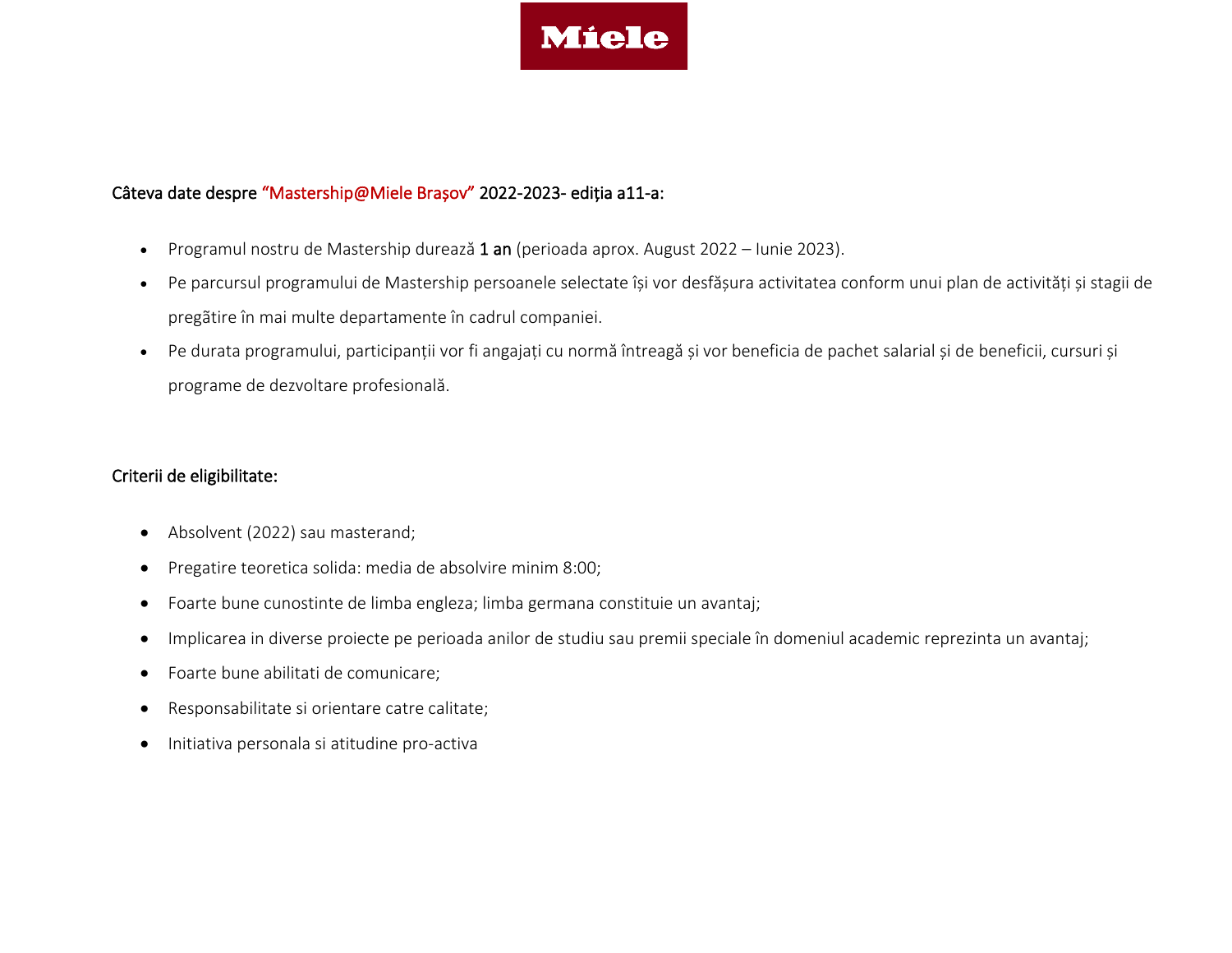## 10 poziții de Mastership sunt deschise pentru 2022-2023, distribuite astfel:

• 6 în aria Development Center

| Project title                                     | <b>Project description/ Details</b>                                                                                                                                                                                                                                                                              | Specific requirements/ technical competencies                                                                                                                                                                                                                                                                                   |
|---------------------------------------------------|------------------------------------------------------------------------------------------------------------------------------------------------------------------------------------------------------------------------------------------------------------------------------------------------------------------|---------------------------------------------------------------------------------------------------------------------------------------------------------------------------------------------------------------------------------------------------------------------------------------------------------------------------------|
| 1. Remote hardware tesing<br>integration          | Learn and use a Linux system to create a test bench for monitoring<br>and controlling several appliances simultaneously from remote<br>locations.<br>With the help of Raspberry Pis and other electronic components you<br>will develop a setup for remote Hardware In the Loop testing for Miele<br>appliances. | Must have:<br>- Python knowledge<br>- Raspberry Pi experience<br>- Linux OS know how<br>- Electronic skills<br>- C++ knowledge<br>Nice to have:<br>- C# knowledge                                                                                                                                                               |
| 2. Development tools integration<br>(WIndows/Mac) | Port an existing app written using .Net for Windows to macOS with<br>Xamarin. Mac reusing as much code as possible                                                                                                                                                                                               | Must have:<br>- Basic knowledge of OOP programming<br>- Basic experience in programming (C# or Swift or C++ or C or<br>Objective-C or Java)<br>- Working with source control<br>Nice to have:<br>- Experience with Xamarin. Mac<br>- Experience with macOS or iOS development<br>- Understanding of MVVM or MVC design patterns |
| 3. Miele@Home application Quality<br>Testing      | Testing mobile application for Miele appliances.<br>Learn testing principles inside Miele Mobile Testing Team for different<br>modules and multiple appliances.                                                                                                                                                  | Must have:<br>- Basic knowledge on testing mobile applications<br>- Willingness to work and learn about testing along with<br>experienced testers                                                                                                                                                                               |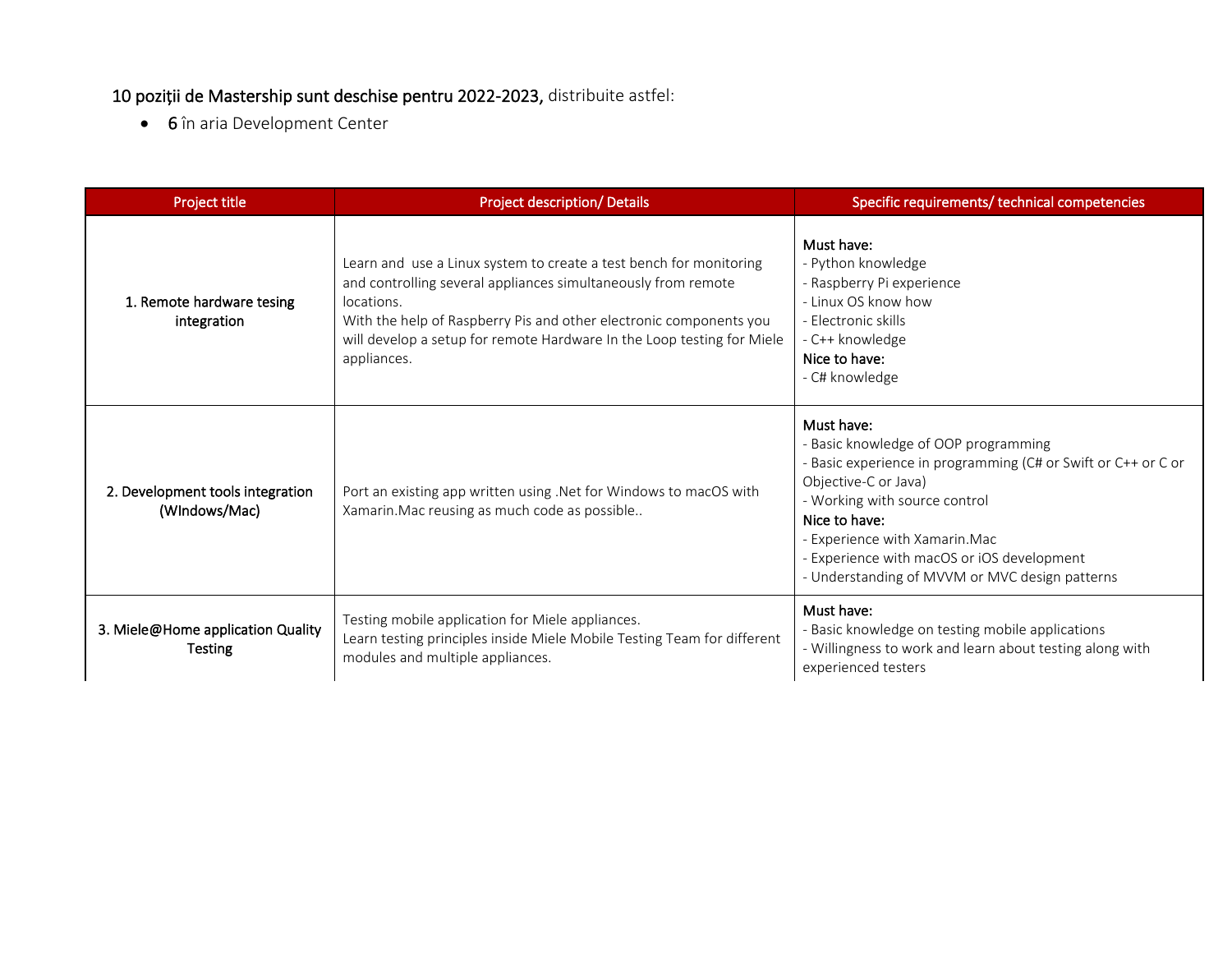| Project title                                     | <b>Project description/ Details</b>                                                                                                                                                                                                                                                                                                                                                                                                                                                                                                                                                                                                                                                                                                                                                                                       | Specific requirements/ technical competencies                                                                                                                                                                                                                                                                                                                                                                                                                                           |
|---------------------------------------------------|---------------------------------------------------------------------------------------------------------------------------------------------------------------------------------------------------------------------------------------------------------------------------------------------------------------------------------------------------------------------------------------------------------------------------------------------------------------------------------------------------------------------------------------------------------------------------------------------------------------------------------------------------------------------------------------------------------------------------------------------------------------------------------------------------------------------------|-----------------------------------------------------------------------------------------------------------------------------------------------------------------------------------------------------------------------------------------------------------------------------------------------------------------------------------------------------------------------------------------------------------------------------------------------------------------------------------------|
| 4. DEVOPS Pipeline Templates                      | Objective of this project is to create Git Repository Templates and use them in<br>CI/CD Pipelines.<br>Mastership will do:<br>Create, test and deliver Git Repository Templates.<br>Create templates for CI/CD based on Git Reporitory.<br>Configure existing solutions, based on the individual needs of each team.<br>Test new addon / features / versions / templates of/for the existing tools, also<br>testing new tools.<br>Installation and Configuration of DEVOPS Applications.<br>Mastership will learn:<br>Develop DEVOPS skills through collaboration and proactive participation in<br>supporting Software Developers.<br>Understands DEVOPS Applications in oder to specify the right toolchain for a<br>given Software project.<br>Get a deep dive in DEVOPS procedures and applications guided by Mentor. | Must have:<br>- Have initiative and problem-solving skills<br>- Enthusiasm for new approaches and innovative solutions<br>- The desire to learn and work in a team<br>- Awareness of Git and Git workflows.<br>- Knowledge in a programming language (e.g., C, C#, Java<br>Python, Bash, PowerShell).<br>Nice to have:<br>- Knowledge in a CI/CD system.<br>- Knowledge with Linux (Ubuntu) and Windows.<br>- First experience in Docker or Kubernetes<br>- First experience with macOS |
| 5. Smart Home Voice/Alexa<br><b>Designer Tool</b> | Objective: Develop components used in Smart Home Voice / Alexa Designer<br>Tool<br>Mastership will do:<br>- participate in development process for Smart Home Voice / Alexa Designer<br>Tool, guided by mentor<br>- define specifications based on requirements<br>- test and deploy new version of the tool<br>Mastership will learn:<br>Understands Voice features and requirements<br>Implement features by using the programming language C#<br>Get a deep dive in Development framework guided by Mentor.<br>What makes a great experience in an Agile Development Team                                                                                                                                                                                                                                              | Must have:<br>- Have initiative and problem-solving skills<br>- Enthusiasm for new approaches and innovative solutions<br>- The desire to learn and work in a team<br>- Awareness of Git and Git workflows.<br>- Knowledge in a programming language: Preferably C#, Java<br>or Python<br>Nice to have:<br>- Knowledge in a CI/CD system.<br>- Knowledge of Agile Development Framework, Scrum or<br>Kanban                                                                             |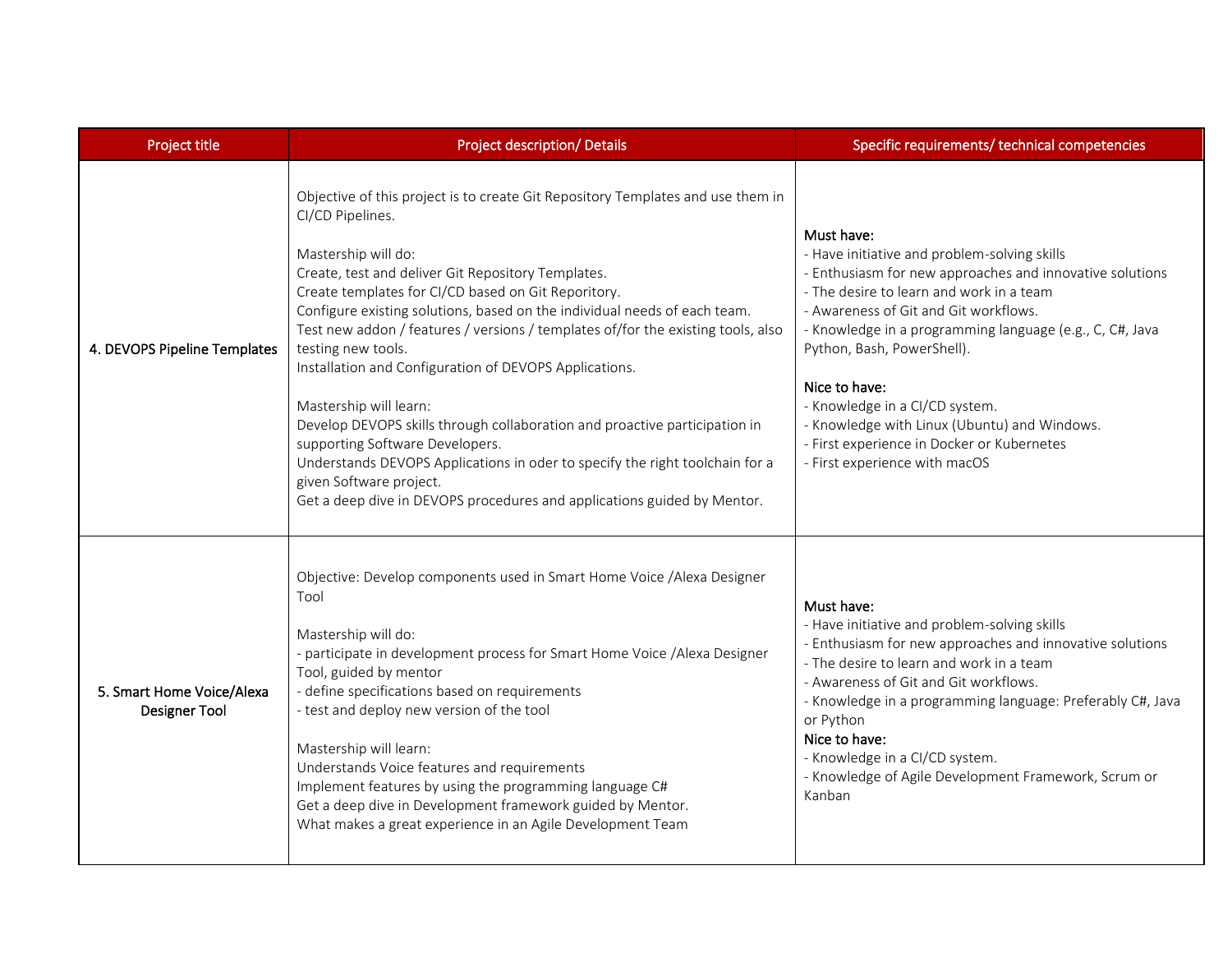| 6. IT Incident Portal | Objective: Configure and implement the new IT Incident Portal<br>Mastership will do:<br>Participate in all IT activities from workplace administration to IT application<br>deployment and user support, that will be insterted in the IT Incident Portal.<br>Collect requirements from IT colleagues and IT customers for definint the IT<br>Incident Portal<br>Configure IT Incindet Portal together with the ITE Team<br>Test IT Incident Portal for ensuruing proper functionality.<br>Document the functionality of the IT Incident Portal.<br>Mastership will learn:<br>- How to configure the IT Incident Portal<br>- What are the IT responsibilities<br>- How to resolve IT incidents<br>- How to work in IT projects<br>- How to install IT Equipment for users and workplaces | Must have:<br>- Passionate about technology<br>- User support attitude<br>- Understand process flows concepts<br>- Installing and using Windows OS and Office 365<br>- Team Player<br>Nice to have:<br>- Debug IT Hardware<br>- User Management Knowledge |
|-----------------------|------------------------------------------------------------------------------------------------------------------------------------------------------------------------------------------------------------------------------------------------------------------------------------------------------------------------------------------------------------------------------------------------------------------------------------------------------------------------------------------------------------------------------------------------------------------------------------------------------------------------------------------------------------------------------------------------------------------------------------------------------------------------------------------|-----------------------------------------------------------------------------------------------------------------------------------------------------------------------------------------------------------------------------------------------------------|
|-----------------------|------------------------------------------------------------------------------------------------------------------------------------------------------------------------------------------------------------------------------------------------------------------------------------------------------------------------------------------------------------------------------------------------------------------------------------------------------------------------------------------------------------------------------------------------------------------------------------------------------------------------------------------------------------------------------------------------------------------------------------------------------------------------------------------|-----------------------------------------------------------------------------------------------------------------------------------------------------------------------------------------------------------------------------------------------------------|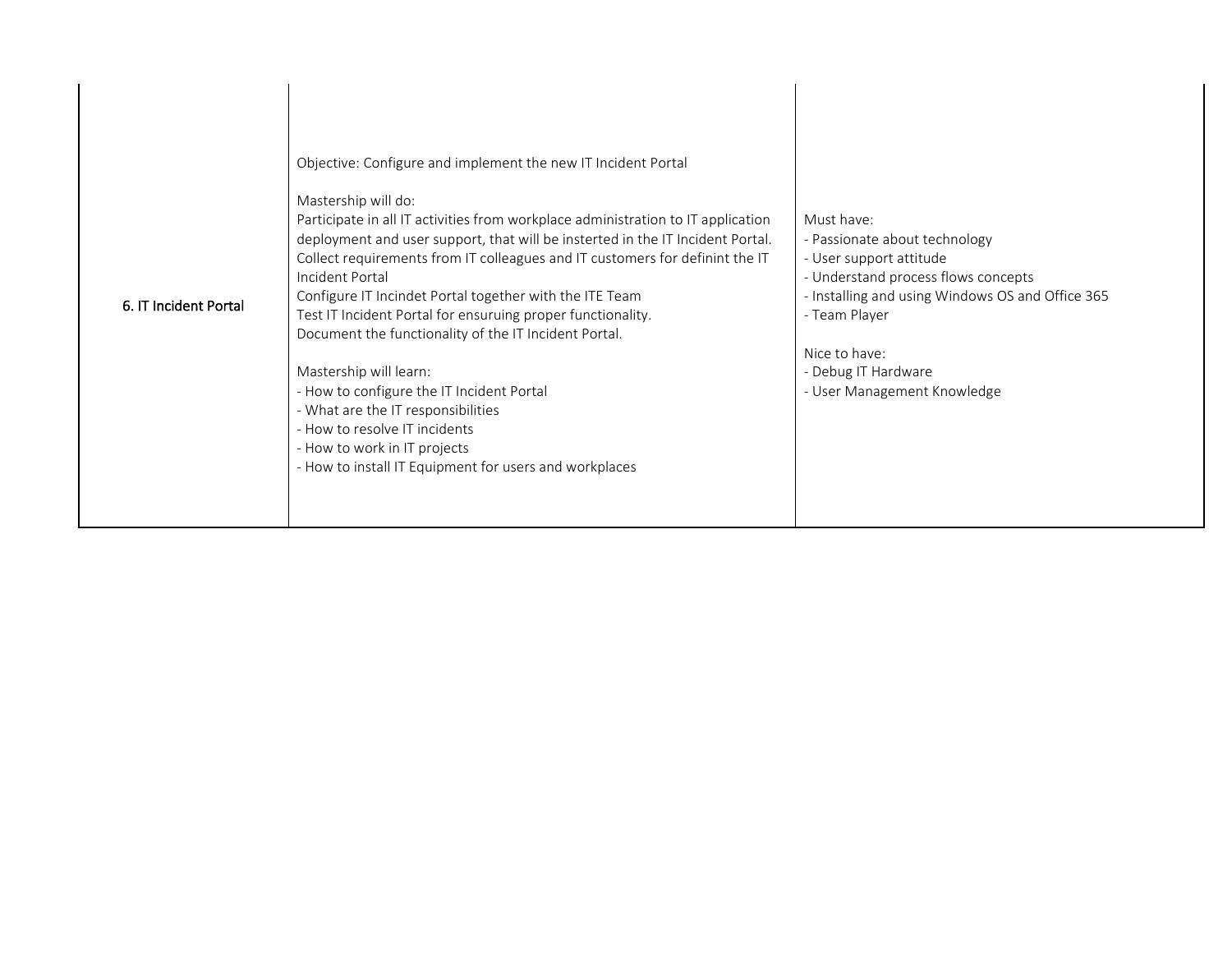# • 2 în aria de Test&Quality Management

| <b>Project title</b>                                                                                                                                                                                                                | <b>Project description/ Details</b>                                                                                                                                                                                                                                                                                                                                                                                                                                                  | Specific requirements/ technical competencies                                                                                                                                                                                                                                                                                                                                                                                                                               |
|-------------------------------------------------------------------------------------------------------------------------------------------------------------------------------------------------------------------------------------|--------------------------------------------------------------------------------------------------------------------------------------------------------------------------------------------------------------------------------------------------------------------------------------------------------------------------------------------------------------------------------------------------------------------------------------------------------------------------------------|-----------------------------------------------------------------------------------------------------------------------------------------------------------------------------------------------------------------------------------------------------------------------------------------------------------------------------------------------------------------------------------------------------------------------------------------------------------------------------|
| 7. Project for processes<br>optimization/ improvement<br>- components planting in<br><b>SMT (surface mounting</b><br>technology) and THT<br>(through hole technology)<br>area - in the electronic<br>subassemblies<br>manufacturing | The aim of the project is to find methods of avoidance or constraints<br>management for production (processes that do not allow the occurrence of<br>mistakes, poka yoke systems).<br>Monitoring of the processes established in the SMT & THT areas in order to<br>identify the risk/ causes of planting the wrong components, the lack of<br>scanning the components + how / why the situation is reached when rolls of<br>unidentified components periodically appear in the SMT. | Student / a la una din urmatoarele specializari:<br>Electromecanica, Automatizari industriale, Electronica<br>aplicata sau Mecatronica<br>Must have:<br>- Attention to detail<br>- Ability and desire to learn;<br>- Relational and communication skills<br>- Actively pursues the goals set<br>- Ability to prioritize tasks<br>- Perseverance in overcoming obstacles<br>- Adaptability, positive attitude                                                                |
| 8. Test process automation<br>project                                                                                                                                                                                               | Analysis of the current testing process to identify processes that can be<br>transformed into automation, to increase the efficiency of production line<br>output.                                                                                                                                                                                                                                                                                                                   | Student in one of the following specializations:<br>Electromechanics, Industrial Automation, Applied Electronics<br>or Mechatronics<br><b>Must have:</b><br>- Attention to detail:<br>- Programming knowledge;<br>- Using one of the development platforms (Arduino /<br>Rasberry PI)<br>- The desire to learn;<br>- Relational and communication skills;<br>- Actively pursues the objectives set;<br>- Ability to prioritize tasks;<br>- Adaptability, positive attitude; |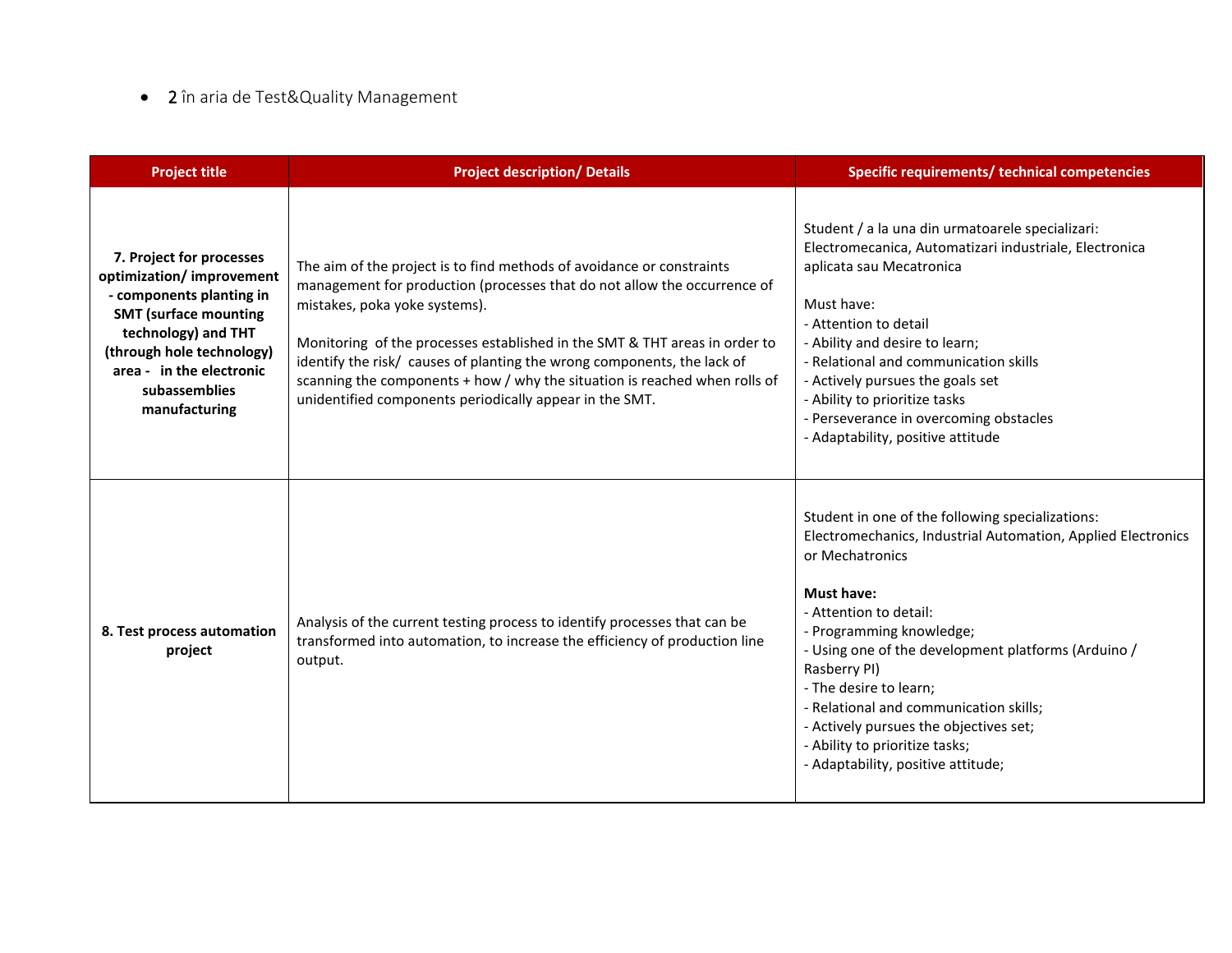## • 1 în aria de Engineering

| <b>Project title</b>                           | <b>Project description/ Details</b>                                                                                          | Specific requirements/ technical competencies                                                                                                                                                                                                                                                                              |
|------------------------------------------------|------------------------------------------------------------------------------------------------------------------------------|----------------------------------------------------------------------------------------------------------------------------------------------------------------------------------------------------------------------------------------------------------------------------------------------------------------------------|
| 9. Monitoring the process<br>of washing inlays | Implementation of a technical solution to monitor inlays that have gone<br>through the washing process using RFID technology | Student in one of the following specializations:<br>Electromechanics, Industrial Automation, Applied Electronics<br>or Mechatronics<br><b>Must have:</b><br>- Ability and desire to learn,<br>- Programming skills,<br>- Team work skills,<br>- Knowledge of English,<br>- Knowledge of mechanical / electrical assemblies |

## • 1 in aria de Operational Excellence

| <b>Project title</b>                                                                                        | <b>Project description/ Details</b>                                                                                                                                                                                                                                                                                                                                                          | Specific requirements/ technical competencies                                                                                                                                                                                                                                                                                                                                           |
|-------------------------------------------------------------------------------------------------------------|----------------------------------------------------------------------------------------------------------------------------------------------------------------------------------------------------------------------------------------------------------------------------------------------------------------------------------------------------------------------------------------------|-----------------------------------------------------------------------------------------------------------------------------------------------------------------------------------------------------------------------------------------------------------------------------------------------------------------------------------------------------------------------------------------|
| 10. Coordinating the<br>process of optimizing the<br>activities in the area of<br><b>Material Planningr</b> | Identifying the actions for streamlining (increase of efficiency) the activities<br>in the area of materials planning and coordinating the implementation of<br>these actions.<br>Active part in the implementation team of the "Proof of Concept" project (-<br>automation of the process of entering confirmations from suppliers in SAP,<br>using RPA) together with an external company. | Student of Economics and Business Administration /<br>Mathematics and Computer Science;<br><b>Must have:</b><br>- Attention to detail;<br>- Analytical thinking;<br>- The desire to learn;<br>- Relational and communication skills;<br>- Actively pursues the objectives set;<br>- Ability to prioritize tasks and self-management;<br>- Seriousness, adaptability, positive attitude; |